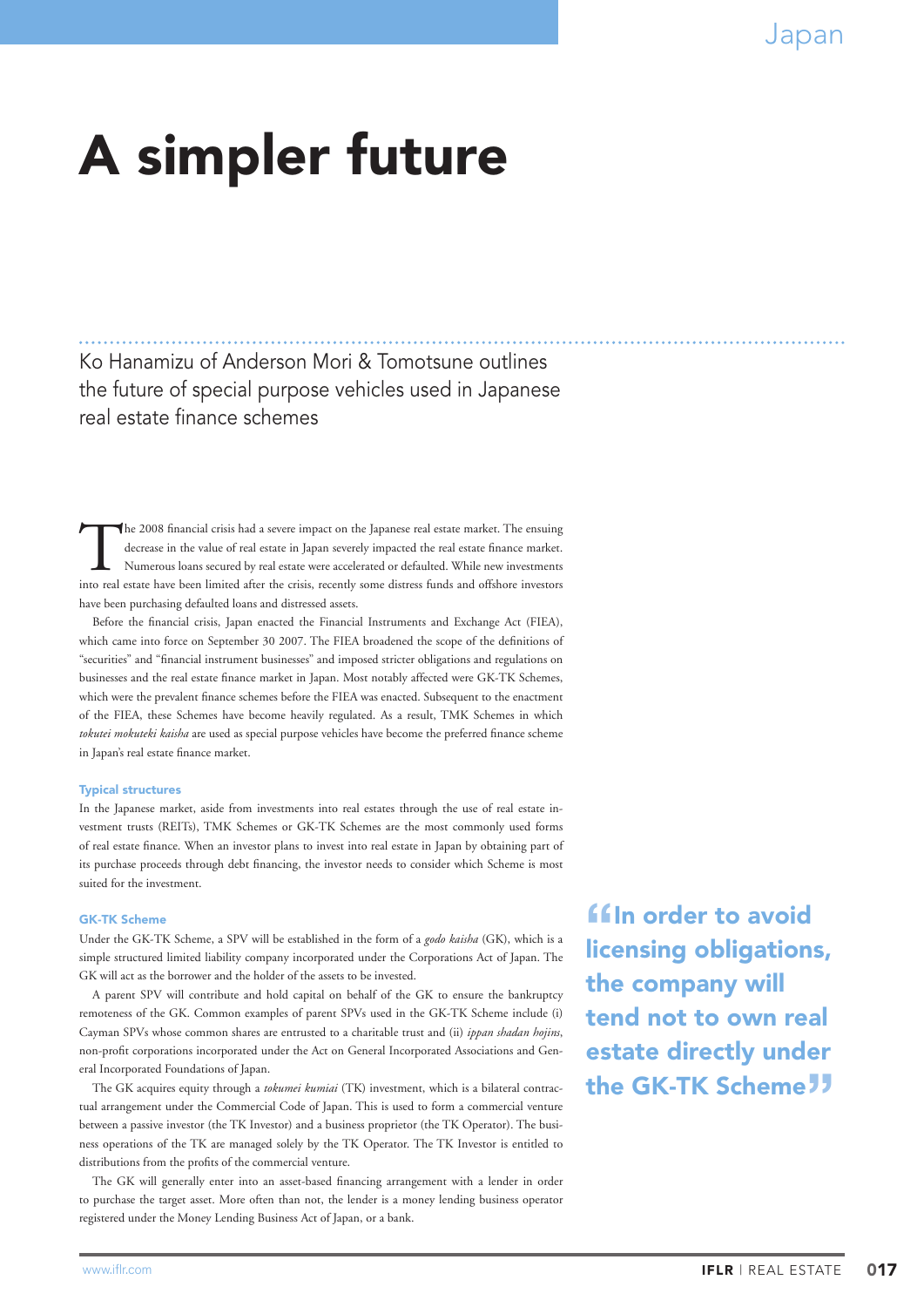

The GK usually acquires the asset in the form of a trust beneficiary interest whose trust asset is the target real estate. Accordingly, if the target asset is not held within a trust, the seller will be required to establish a trust by entering into a trust agreement with a trust bank or a trust company before transferring the asset to the GK.

In order to avoid licensing obligations, the GK will tend not to own real estate (known as hard assets) directly. If the GK, which is also the TK Operator, owns a hard asset, the GK will be required to adhere to the regulations under the Real Estate Specified Joint Enterprise Act and as such obtain the necessary licences applicable under the Act. Additionally, if the GK invests directly into a hard asset, the GK may also be required to obtain a licence under the Building Lots and Buildings Transaction Business Act.

**"A transfer of the title of real"** estate is subject to a substantial percentage of tax**"**

#### TMK Scheme

Under the TMK Scheme, a TMK will be established as a SPV to acquire the target asset. TMKs are corporations which have a separate legal personality. While GKs are incorporated under and governed by the Corporations Act, TMKs are incorporated under and governed by the Securitisation Act.

As is the case with the GK-TK Scheme, in order to ensure the bankruptcy remoteness of the TMK, all common shares in the TMK will typically be contributed and held by a Cayman SPV, *ippan shadan hojin*, or other SPV. The voting rights in a shareholders' meeting of the TMK are vested in common shareholders, with the exception that preferred shareholders have limited voting rights in some significant matters. The subscription amount of the common shares is usually limited to a nominal amount and the subscription money will not be used to purchase the asset.



## About the author

Ko Hanamizu is a partner at Anderson Mori & Tomotsune. He is principally engaged in a variety of finance transactions including acquisition finance, real estate finance and structured finance. He also advises banks, securities firms, investment funds and other financial institutions in relation to securities law and other financial regulations.

He was seconded to the Financial Services Agency of Japan from July 2005 to June 2006. He received his LLM from Katholieke Universiteit Leuven in 2008 and his LLB from Keio University in 1999, and is a member of the Dai-ni Tokyo Bar Association. Hanamizu's native language is Japanese and he is fluent in English.

### Contact information

Ko Hanamizu Anderson Mori & Tomotsune

Izumi Garden Tower 6-1, Roppongi 1-chome Minato-ku, Tokyo 106-6036 Japan  $t: +81.368881127$ f: +81 3 6888 3127 e: [ko.hanamizu@amt-law.com](mailto:<ko.hanamizu@amt-law.com>) w: www.amt-law.com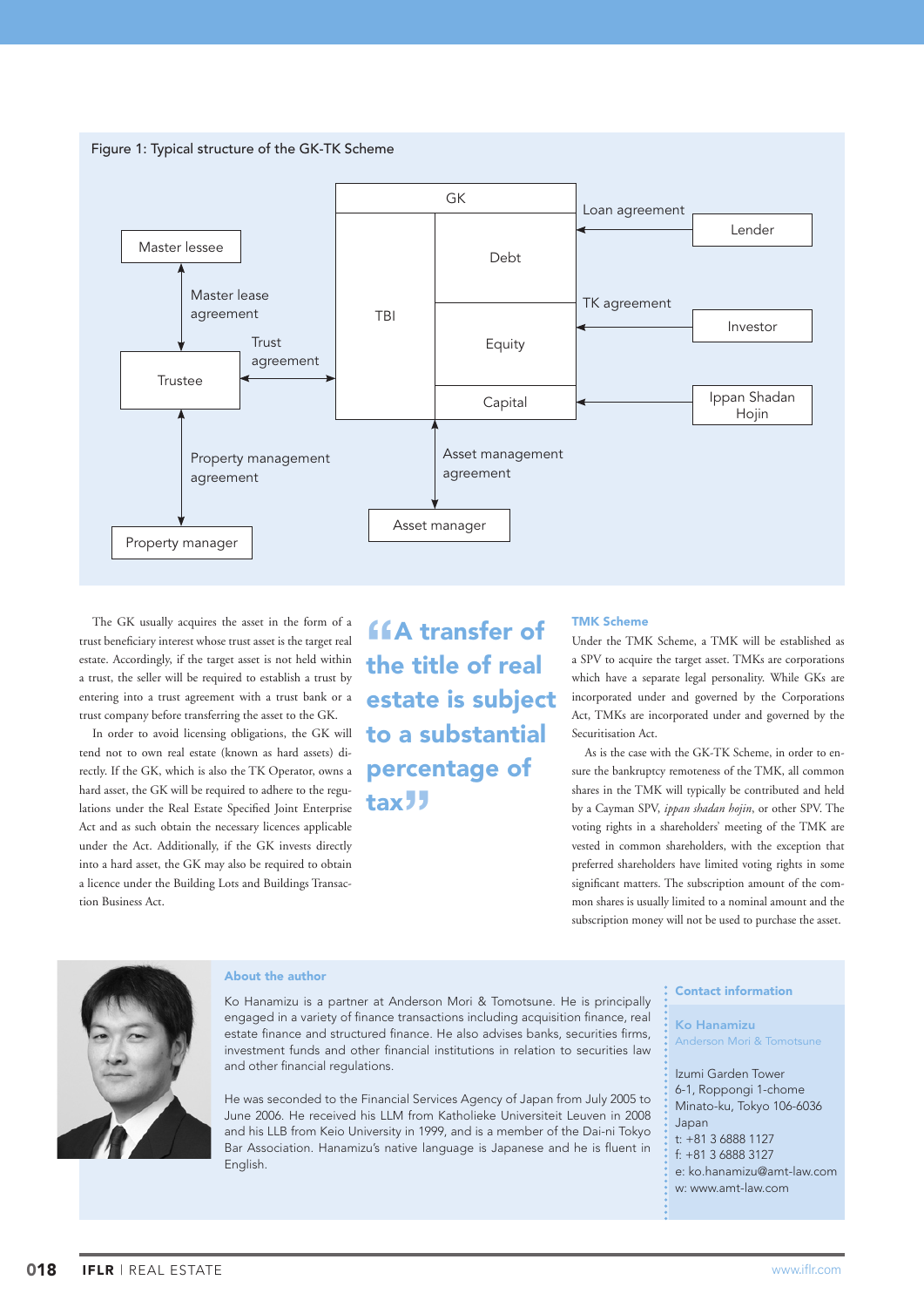

If certain qualifying conditions are met, the TMK will be entitled to deduct the amount of dividends distributed to its shareholders from the taxable income of the TMK. In order for the TMK to enjoy this deductibility of dividends, in principle the TMK must issue more than 50% of its common shares to Japanese residents. However, even if more than 50% of the common shares are held by a non-resident of Japan, the deductibility of dividends will still be available if the nonresident common shareholder waives its rights to receive dividends.

Other than the nominal amount contributed by the common shareholder, the TMK will predominately raise equity through issuing preference shares to investors. As is the case with common shares, in order to enjoy the benefit of the deductibility of dividends, more than 50% of the preferred shares in the TMK must be issued to Japanese residents. In order to satisfy this requirement, an offshore investor will generally set up a subsidiary in Japan in the form of a GK or other company. The newlyincorporated Japanese subsidiary will then acquire 51% of the preferred shares in the TMK, while the remaining 49% of the preferred shares will be issued directly to the offshore investor or its offshore subsidiary.

Under the Securitisation Act, the acquisition of funds through debt financing by the TMK to purchase the target assets must be made either through specified loans (*tokutei kariire*, or TMK Loans) or specified bonds (*tokutei shasai*, or TMK Bonds). Under the requirements for the deductibility of dividends, the TMK must either (i) issue TMK Bonds whose aggregated subscription amount is more than ¥100 million (\$1.3 million) through a public offering; or (ii) issue TMK Bonds solely to Qualified Institutional Investors (QIIs) as defined in the Act on Special Measures Concerning Taxation. The definition of the QII includes banks, insurance companies, securities firms and certain other institutional investors. In practice, most TMK Bonds are issued by way of private placement in order to avoid the application of the disclosure obligations under the FIEA, and the holders of such TMK Bonds are generally limited to the QIIs as per the terms and conditions of the TMK Bonds in order to fulfil condition (ii) above.

In some TMK Schemes, debt financing is obtained solely by issuance of TMK Bonds. However, from the perspective of a financier, TMK Loans are preferable to TMK Bonds. TMK Bonds contain restrictions which limit the ability of a lender to possess security interests over the assets of the TMK for the benefit of the TMK Bonds. Under the Secured Bonds Trust Act, in order to create security interests over certain assets to secure the payments of bonds, including TMK Bonds, the title holder of the assets has to enter into a trust agreement with a trust company or a trust bank in relation to management and enforcement of the security interests. Since compliance with the Secured Bonds Trust Act is arduous and costly, creation of security interests for the benefit of the holders of TMK Bonds in accordance with the Secured Bonds Trust Act is rarely used in the market.

In practice, TMK Bonds are secured solely by the statutory lien which is automatically created under the Securitisation Act upon purchase. In contrast to TMK Bonds, security interests created for the benefit of the TMK Loans are free from the limitations under the Secured Bonds Trust Act. Since the statutory lien under the Securitisation Act is generally believed to be subordinated to mortgages or pledges created over the assets of the TMK in priority of payments, in some deals not only are TMK Bonds used, but TMK Loans are also used as a means of debt financing.

The TMK is able to acquire the target asset either in the form of a hard asset or trust beneficiary interests. This is because the Real Estate Specified Joint Enterprise Act does not apply to TMK Schemes. Further, under the Securitisation Act, TMKs are explicitly exempt from the regulations under the Building Lots and Buildings Transaction Business Act and therefore, and most notably, avoid the licensing obligations set out in each respective Act.

### Advantages of TMK Schemes

Before the FIEA took effect in 2007, GK-TK Schemes were heavily used compared to TMK Schemes. This was predominantly due to the notably higher costs and setup times required of TMK Schemes. Under the Securitisation Act, before the commencement of business, a TMK is required to file a notification of commencement of business, together with additional documentation including an asset liquidation plan which describes the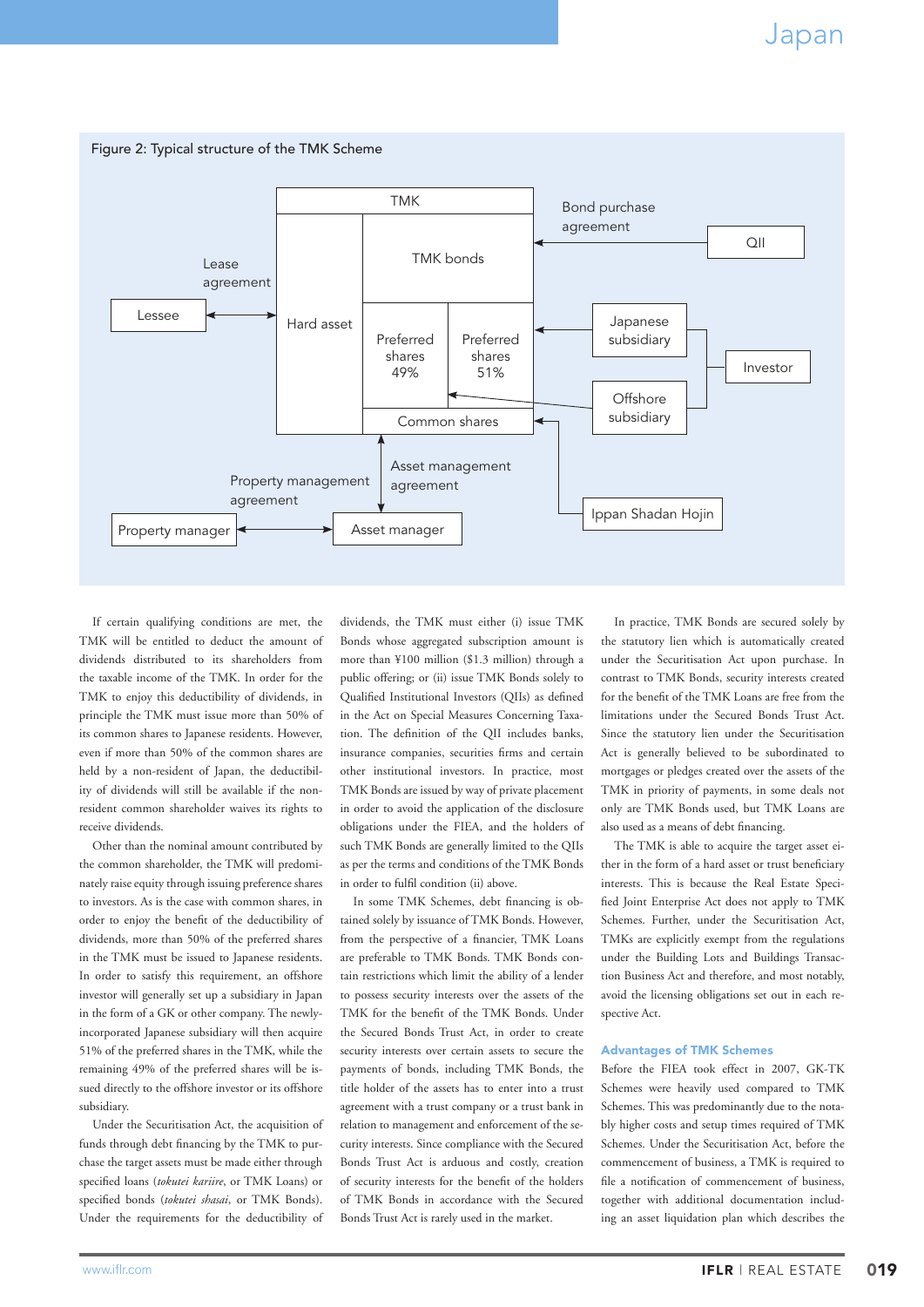TMK's plan to acquire the target asset, to a Local Finance Bureau of the Ministry of Finance.

The plan must cover:

- (i) the period of the plan;
- (ii) details of the securities issued by the TMK (including TMK Bonds, common shares and preference shares) and the TMK Loans borrowed by the TMK;
- (iii) details of the assets to be purchased, including the timing of the acquisition and the name of the seller;
- (iv) details concerning the administration and disposition of the assets; and
- (v) details of loans other than the TMK Loans (if any).

In contrast to TMK Schemes, in principle there were no compulsory filing obligations required under the GK-TK Schemes. Since the inception of the FIEA, however, GK-TK Schemes have been subject to more onerous regulations. While the regulations under the FIEA also apply to TMK Schemes in certain circumstances, it is generally believed that TMK Schemes now have greater benefits in relation to the regulations when compared with GK-TK Schemes.

#### Hard asset v beneficial interest

In Japan, a transfer of the title of real estate is subject to a substantial percentage of registration tax and real estate acquisition tax. In contrast, a transfer of a trust beneficiary interest (TBI) whose trust asset is real estate is only subject to nominal registration tax. Therefore, from a tax viewpoint, it can be said that investments into TBIs are a more appealing method of investing in real estate.

On the other hand, in respect of regulations, investments into hard assets are preferable to investments into TBIs. TBIs generally fall within the definition of securities under the FIEA. Accordingly, investments into TBIs will be subject to the regulations under the FIEA. Since GK-TK Schemes usually take investments in the form of TBIs, investments by a GK will be subject to the regulations under the FIEA, including those relating to investment management. Pursuant to these, the GK will be required to be registered with the Financial Services Agency of Japan, unless the GK satisfies one of the exemptions. In addition, where an asset manager provides asset management services in conjunction with the GK, then the asset manager will also be subject to FIEA regulations relating to investment management or investment advisory.

As discussed above, TMKs are capable of acquiring hard assets without being subject to the regulations within the Real Estate Specified Joint Enterprise Act or the Building Lots and Buildings Transaction Business Act. In relation to TMKs which invest into hard assets, the FIEA regulations will apply only to issuances and solicitations of the securities issued by the TMKs such as TMK Bonds, common shares and preference shares. Neither the TMK nor its asset manager will be subject

**"ffone of the purposes of the** amendments is to eliminate some of the limitations and restrictions imposed on the schemes**"**

to the regulations relating investment management or investment advisory under the FIEA. In that sense, the TMK Schemes allow investors to choose an option to invest in hard assets in order to limit the application of the FIEA regulations.

#### Applicable FIEA regulations

As mentioned in the preceding section, asset managers in the GK-TK Schemes are subject to FIEA regulations in respect of either their investment management business or their investment advisory business.

Asset managers which provide asset management services in connection with TMKs which directly hold hard assets will not be subject to FIEA regulations on either their investment management business or their investment advisory business. In contrast, asset managers which provide asset management services with the TMKs whose assets are TBIs will be subject to such regulations.

Under the GK-TK Schemes, GKs are subject to the FIEA regulations which relate to investment management. As such they are required to be registered with the Financial Services Agency, unless the GKs satisfy one of the exemptions to such registration requirements.

In contrast, TMKs are not subject to the regulations pertaining to investment management, even if TMKs invest in TBIs. Therefore, even in cases where investments are made in the form of TBIs, the TMK Schemes are less regulated by the FIEA and more flexible in terms of structuring when compared to the GK-TK Schemes.

### 2011 amendments

Following the commencement of the FIEA in 2007, TMK Schemes are seen as more advantageous than GK-TK Schemes as the application of the regulations under the FIEA are limited.

The Securitisation Act has, however, imposed limitations and restrictions on the operation of TMKs. One of the purposes of the 2011 Amendments is to eliminate

# Table 3: Significant differences between TMK and GK-TK Schemes

|                                                    | <b>TMK Scheme</b>                                                                                                                                                                                                                    | <b>GK-TK Scheme</b>                                                                                                                                                               |
|----------------------------------------------------|--------------------------------------------------------------------------------------------------------------------------------------------------------------------------------------------------------------------------------------|-----------------------------------------------------------------------------------------------------------------------------------------------------------------------------------|
| Filing with the<br>regulator                       | Notification of commencement<br>of business together with asset<br>liquidation plan must be filed<br>with the competent Local Finance<br>Bureau.                                                                                     | No filing with the regulator<br>is necessary except for the<br>filings required under the FIEA<br>requlations.                                                                    |
| Type of asset                                      | Hard asset or TBI                                                                                                                                                                                                                    | TBI                                                                                                                                                                               |
| FIEA regulations<br>applicable to<br>asset manager | If the investment is made directly<br>into hard asset(s), the FIEA<br>regulation will not apply to the<br>asset management by the asset<br>manager.                                                                                  | The FIEA regulation will apply to<br>the asset management by the asset<br>manager and the asset manager<br>must be registered with the FSA.                                       |
| FIEA regulations<br>applicable to SPV              | If the investment is made directly<br>into hard asset(s), the FIEA<br>regulation will not apply to the<br>TMK other than the regulations<br>applicable to the issuances and<br>solicitations of the securities issued<br>by the TMK. | The FIEA regulation can be<br>applicable to the GK in relation to<br>its acquisition and disposition of<br>TBI, unless qualifying conditions of<br>one of the exemptions are met. |